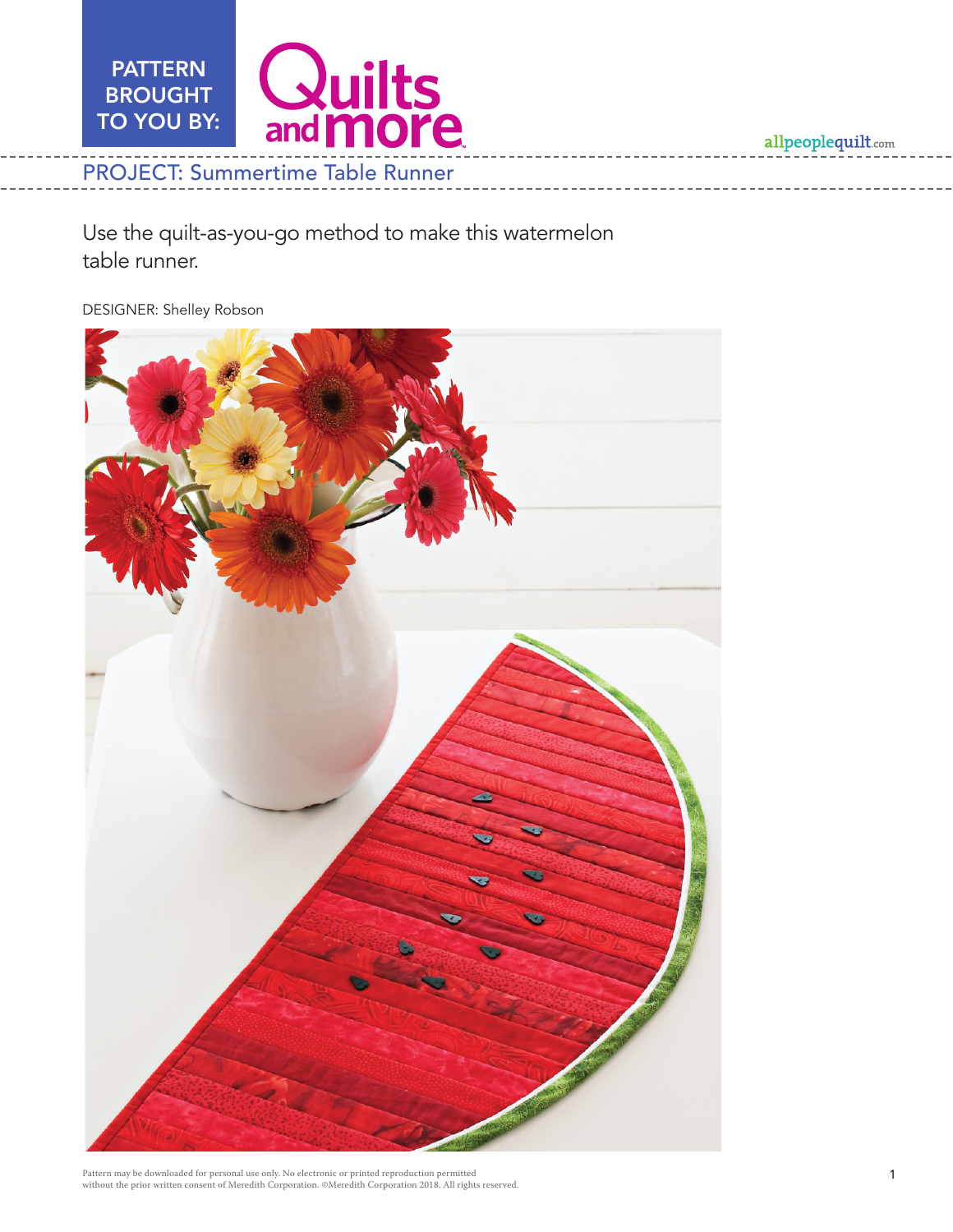

# PROJECT: Summertime Table Runner

### **QUILT**

Finished size: 11×28"

PATTERN **BROUGHT** TO YOU BY:

### MATERIALS

Yardages and cutting instructions are based on 42" of usable fabric width.

- $\Box$  1 yard total assorted red prints (table runner top)
- $\Box$  1/8 yard solid red (binding)
- $\Box$  1/4 yard solid white (piping)
- $\Box$  1/4 yard green print (binding)
- $\Box$   $\frac{3}{8}$  yards backing fabric
- $\Box$  17×34" batting
- □ 11—¾"-long black heart-shape buttons
- $\Box$  Quilting basting spray (optional)

### CUT FABRICS

Cut pieces in the following order. The patterns are on *page 4–8*.

### **From assorted red prints, cut:**

- $\sqrt{32-1\frac{1}{2}} \times 21$ " strips
- **From solid red, cut:**
- $1 2\frac{1}{2} \times 42$ " binding strip
- **From solid white, cut:**
- $\blacksquare$  Enough 1"-wide bias strips to total 50" in length for piping
- **From green print, cut:**
- Enough  $1\frac{1}{4}$ "-wide bias strips to total 50" in length for piping
- **From** *each* **of backing and batting, cut:**
- $\blacksquare$  1 of Pattern A

### ASSEMBLE AND QUILT TABLE RUNNER

Measurements include 1 ⁄4" seam allowances. Sew with right sides together unless otherwise stated.

1) Lay backing fabric A piece on your work surface right side down. Place batting A piece on top. If desired, use quilt basting spray to secure layers together.

- 2) Fold the layered A pieces in half to find the center point. Finger-press to make a crease or mark with pins.
- 3) With right side up, place a red print  $1\frac{1}{2} \times 21$ " strip aligned with the center of the layered A pieces; one strip end should extend just beyond top and bottom of layered A pieces. If desired, trim excess red print strip just beyond edges **(Diagram 1).**
- 4) With right side down, place a second red print  $1\frac{1}{2} \times 21$ " strip atop first strip; trim excess strip as before. Sew together through all layers **(Diagram 2).** Finger-press top strip open.
- 5) Continue adding assorted red print strips in both directions until layered A pieces are covered; press.
- 6) Center the Pattern B template on the strip-covered A piece. Pin the template in place, then cut around the template to make table runner **(Diagram 3).**

### FINISH TABLE RUNNER

- 1) Use solid red binding strip to bind straight edge of table runner. Trim the excess binding even with the watermelon edges.
- 2) Using diagonal seams, sew together solid white 1"-wide bias strips to make a 50"-long strip.
- 3) In same manner, join green print  $1\frac{1}{4}$ "wide bias strips to make a 50"-long strip.
- 4) Sew together solid white and green print bias strips along one long edge to make a pieced binding strip. Press seam toward green print strip. Fold under each short end of pieced binding strip  $\frac{1}{2}$ "; press.
- 5) On back side of table runner, align green edge of pieced binding strip with table runner's curved raw edge. Sew binding to table runner, easing in a little extra fabric around curves. Turn pieced binding to right side of table runner and turn under raw edge 1 ⁄4", leaving a small band of green print and solid white showing **(Diagram 4).** Hand-stitch binding to the front of the quilt.
- 6) Referring to photograph on *page 1* for placement, hand-sew buttons on table runner.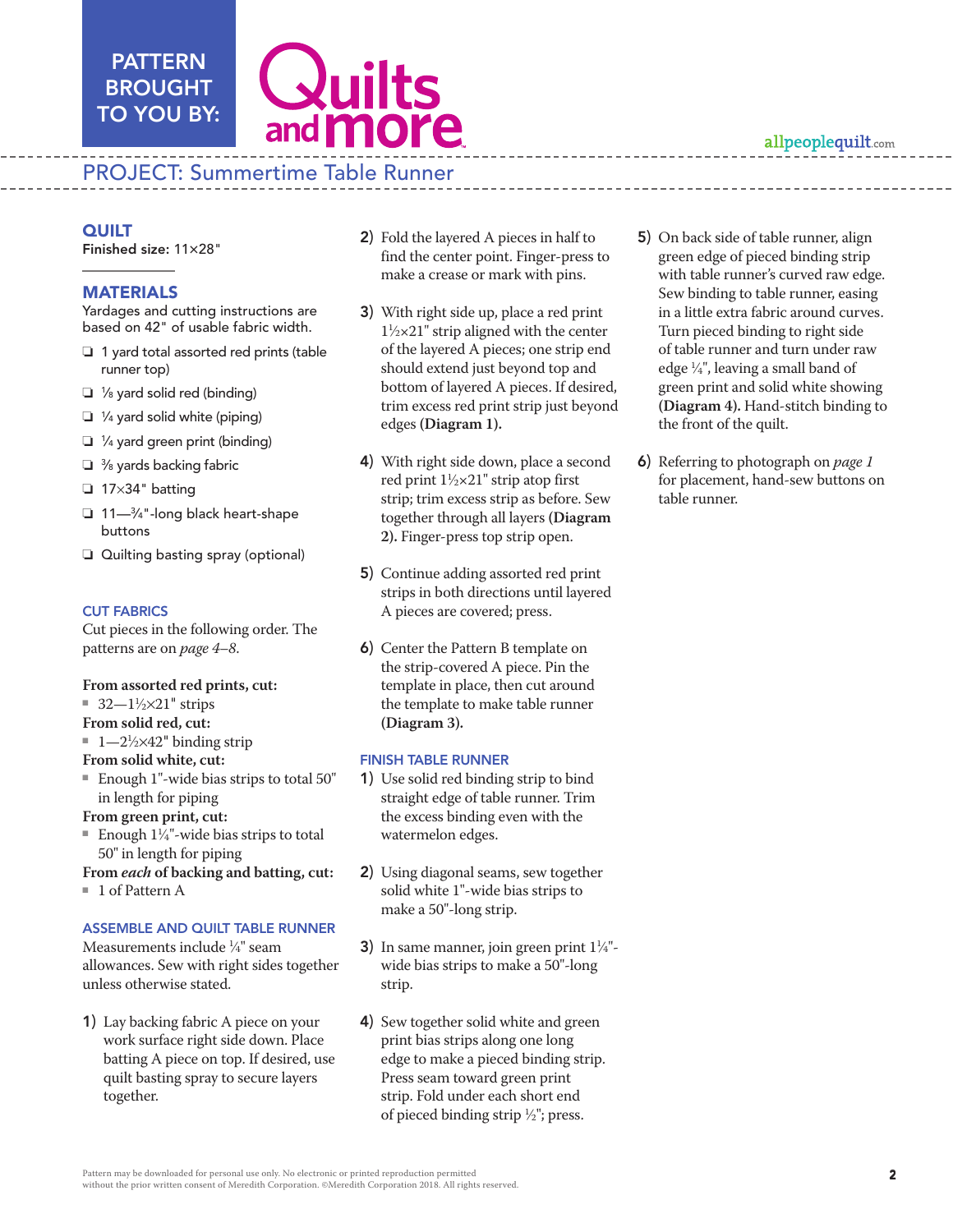





DIAGRAM 2



**DIAGRAM3** 

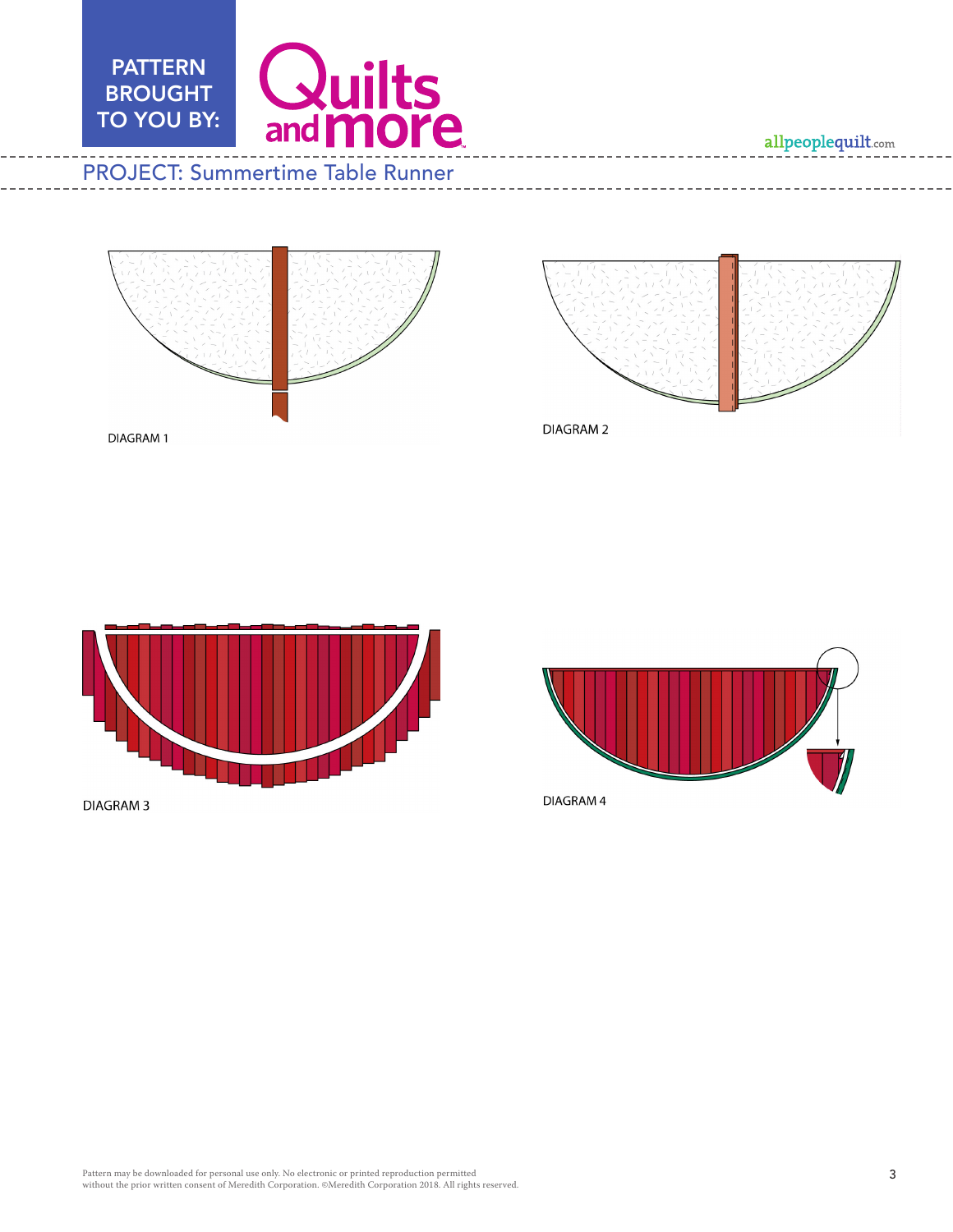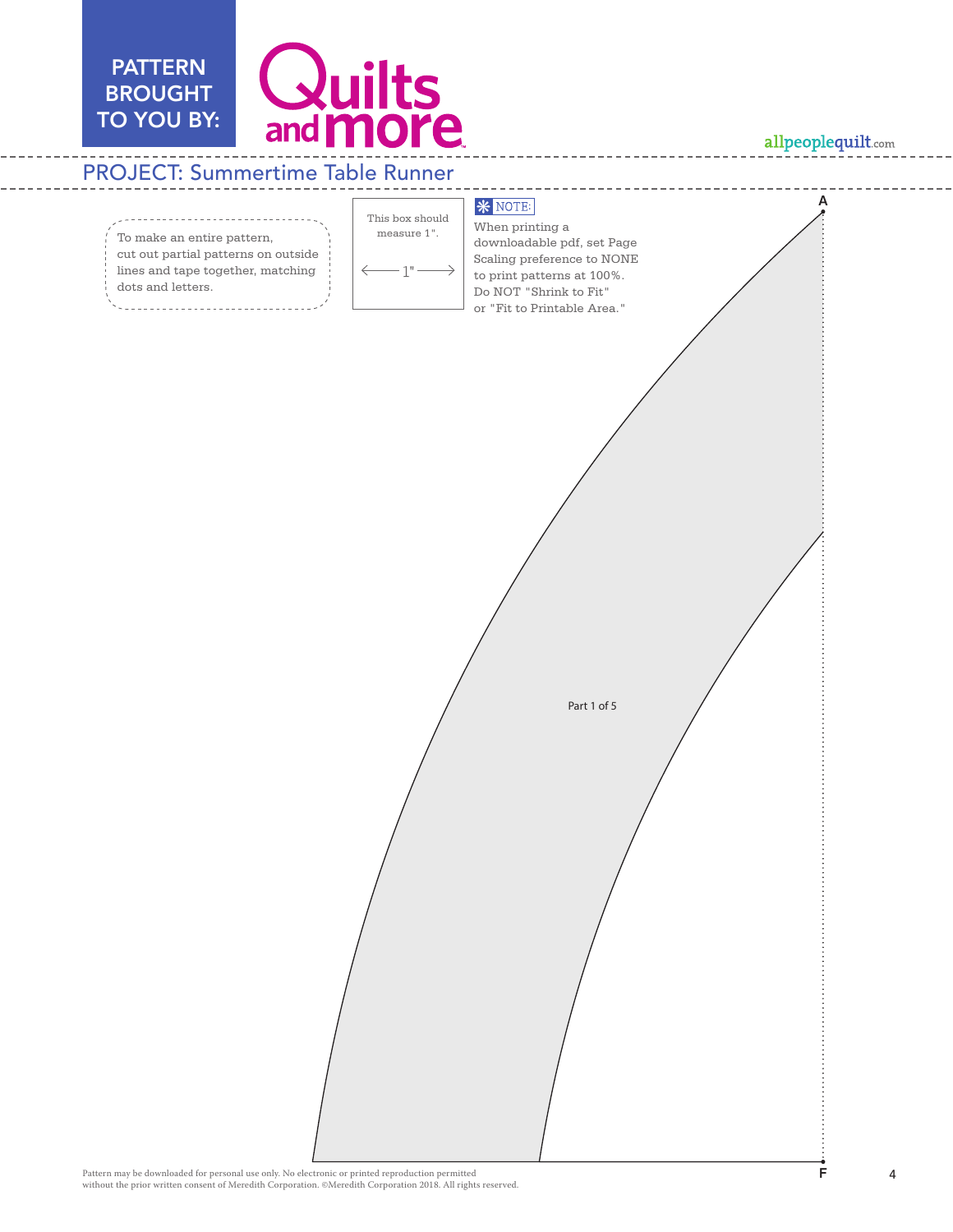**B B**





### **\*** NOTE:

When printing a downloadable pdf, set Page Scaling preference to NONE to print patterns at 100%. Do NOT "Shrink to Fit" or "Fit to Printable Area."

**D D**

Pattern may be downloaded for personal use only. No electronic or printed reproduction permitted without the prior written consent of Meredith Corporation. ©Meredith Corporation 2018. All rights reserved.

**C**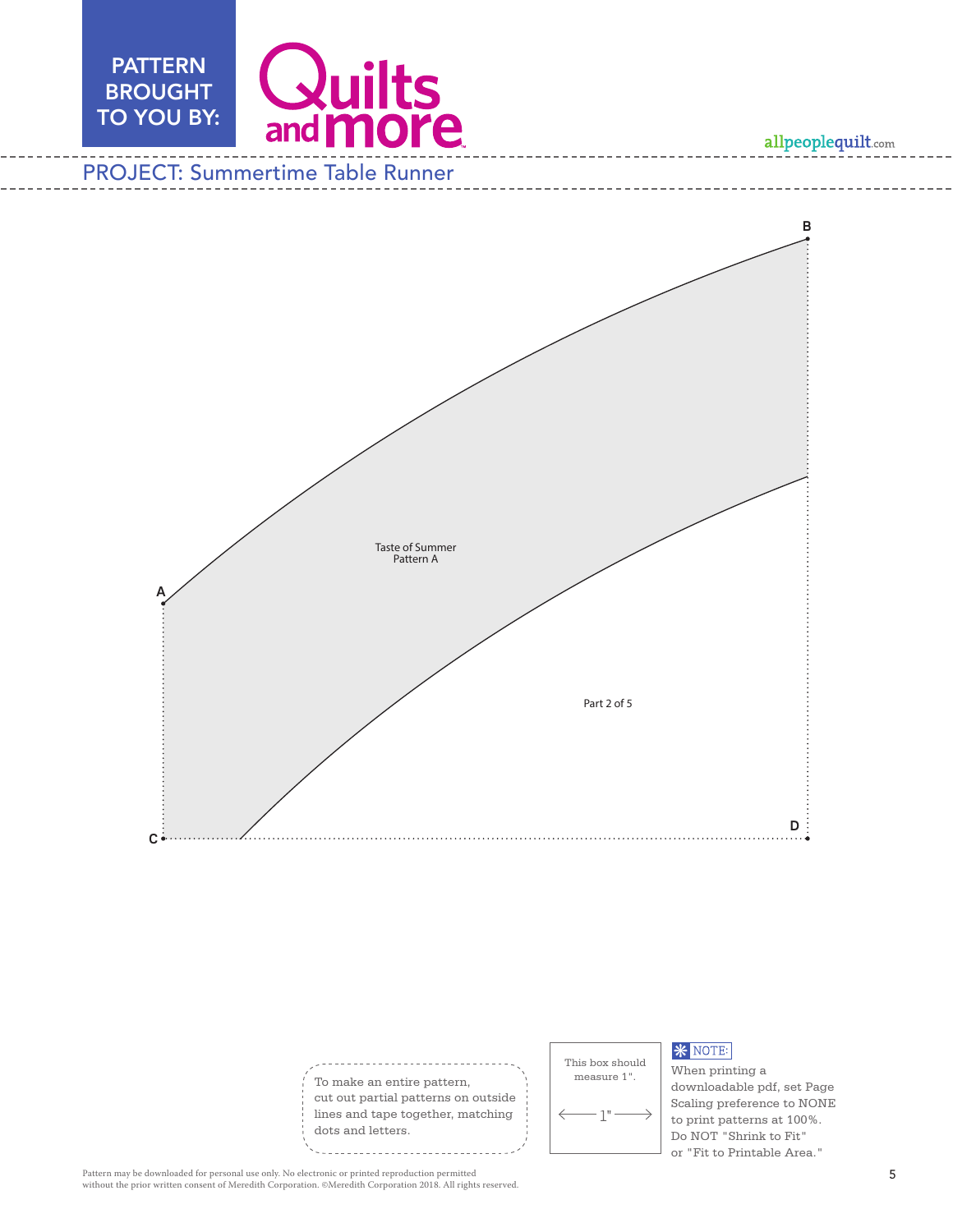

# Fold Fold **B B D D Part 3 of 5**

To make an entire pattern, cut out partial patterns on outside lines and tape together, matching dots and letters.

This box should measure 1".  $1"$ 

# **\*** NOTE:

When printing a downloadable pdf, set Page Scaling preference to NONE to print patterns at 100%. Do NOT "Shrink to Fit" or "Fit to Printable Area."

**E**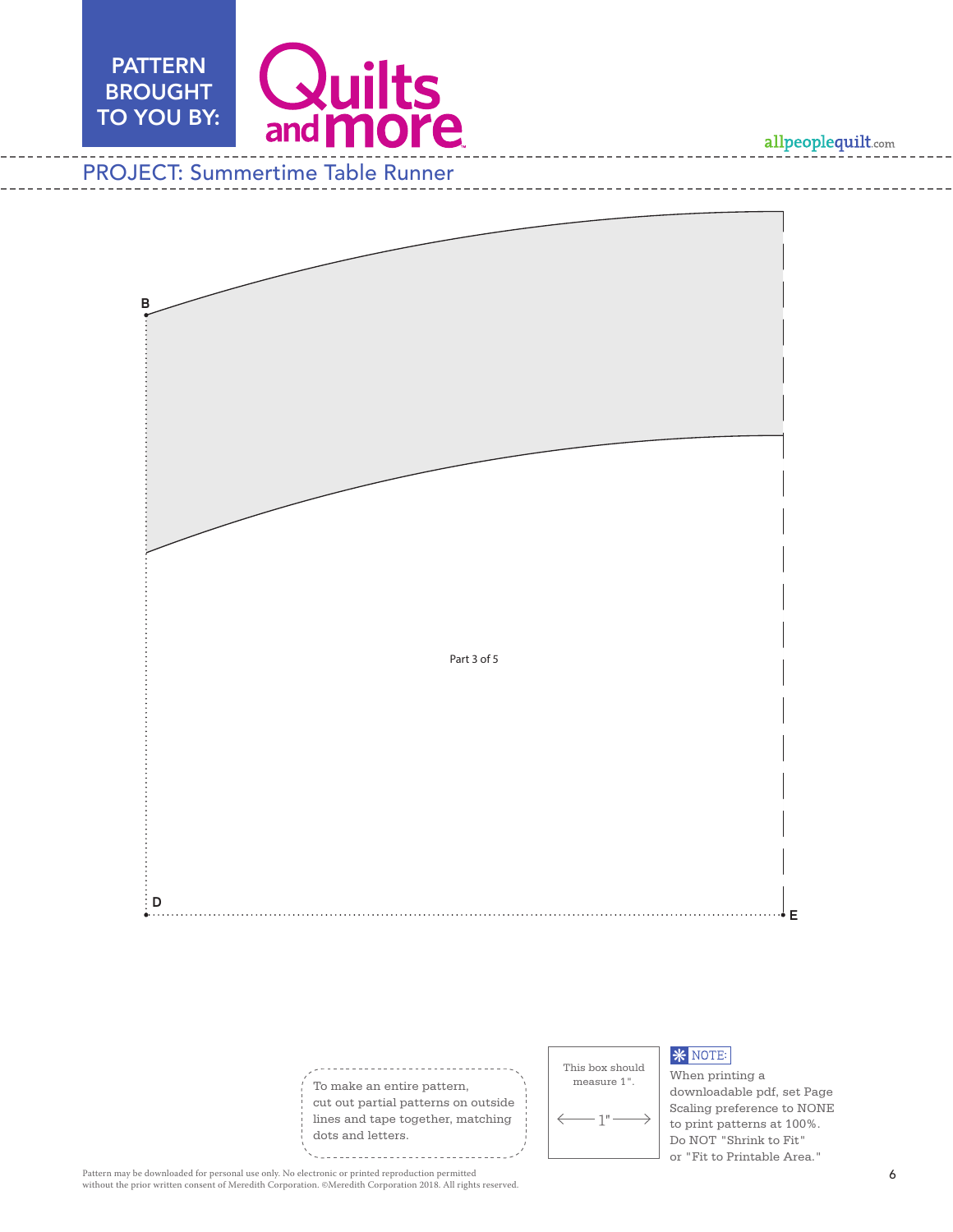



Pattern may be downloaded for personal use only. No electronic or printed reproduction permitted<br>without the prior written consent of Meredith Corporation. ©Meredith Corporation 2018. All rights reserved.

Do NOT "Shrink to Fit" or "Fit to Printable Area."